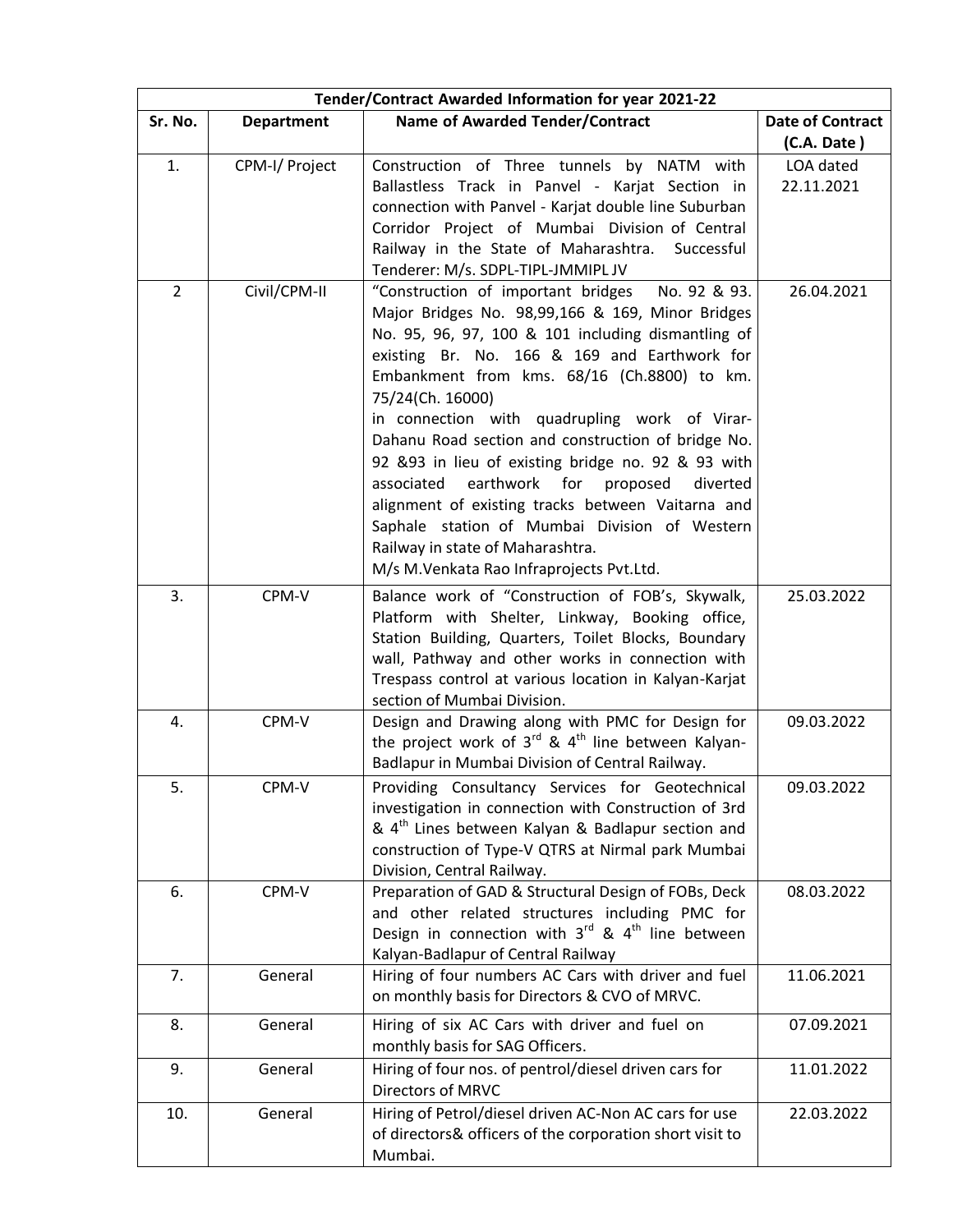| 11. | General                 | Hiring of Petrol/diesel driven AC-Non AC cars for use<br>of directors& officers of the corporation short visit to<br>New Delhi.                                                                                                                                                                                                                                                                 | 03.03.2022  |
|-----|-------------------------|-------------------------------------------------------------------------------------------------------------------------------------------------------------------------------------------------------------------------------------------------------------------------------------------------------------------------------------------------------------------------------------------------|-------------|
| 12. | <b>S&amp;T</b>          | Supply, Installation, Testing and Commissioning of<br><b>TMS</b><br>Hardware,<br>Equipment,<br>installation,<br>modification/customization and testing of TMS<br>application software at Central Control office at CSMT<br>in connection with construction of $5^{th}$ and $6^{th}$ Line<br>between Thane-Diva section of Central Railway.                                                      | 25.03.2022  |
| 13. | Electrical (EMU)        | Consultancy Services for Environmental Impact<br>Assessment (EIA), Social Impact Assessment (SIA),<br>Resettlement Action Plan (RAP), Forest Land & CRZ<br>Clearance from authorities in connection with<br>proposed "New EMU Carshed cum POH Workshop at<br>Vangaon on Western Railway and Bhivpuri on Central<br>Railway under MUTP-3A-II<br>Contract Awarded to: M/s. ERM India Private Ltd. | 18.10.2021  |
| 14. | Electrical (Project)    | Provision of Automatic Fire Detection and Alarm<br>System at MRVC Churchgate Office 2 <sup>nd</sup> Floor & CSTM<br>Office Ground Floor of New Administrative Building<br>$(NAB)$ .                                                                                                                                                                                                             | 27.09.2021  |
| 15. | Electrical (Project)-II | Design, Supply, Transportation, Erection, Testing &<br>Commissioning for compact Sub-station at Ambernath<br>& Badlapur Railway station with supervision of<br>MSEDCL on Central Railway (MUTP-III).                                                                                                                                                                                            | 21.03.2022  |
| 16. | <b>HR</b>               | Hiring of Manpower Outsourcing Services through<br>M/s. G. A. Digital Web Word Pvt. Ltd.<br>(Contract No: GEMC-511687763999269)                                                                                                                                                                                                                                                                 | 03.01.2022  |
| 17. | Project/ED Civil        | Repair work of officers staff quarters at Pali Hill<br>Bandra & MRVC Office Churchgate.                                                                                                                                                                                                                                                                                                         | 05.07.2021  |
| 18. | Project/ED Civil        | Consultancy Services for Geotechnical Investigation<br>in connection with $5^{th}$ and $6^{th}$ line between BVI-VR<br>section of Mumbai Division of Western Railway.                                                                                                                                                                                                                           | 08.09.2021  |
| 19. | Project/ED Civil        | Renovation of 2 New Cabin at New MRVC office at<br>Churchgate.                                                                                                                                                                                                                                                                                                                                  | 24.09.2021  |
| 20. | Project/ED Civil        | Detailed Design Consultancy along with PMC for<br>Design for the project work of $5th$ and $6th$ line<br>between Borivali and Virar in Mumbai Division of<br>Western Railway.                                                                                                                                                                                                                   | 11.11.2021  |
| 21. | Project/ED Civil        | Engineering<br>Detailed<br>Consultancy<br>Design<br>for<br>Improvement of Identified 19 Western Railway in<br>Mumbai.                                                                                                                                                                                                                                                                           | 12.11.2021  |
| 22. | Project/ED Civil        | Renovation of MRVC Office, Staff cabin & other<br>miscellaneous works.                                                                                                                                                                                                                                                                                                                          | 04.01.2022  |
| 23. | Project/ED Civil        | Digitization of office records of Project cell                                                                                                                                                                                                                                                                                                                                                  | 18.10.2021. |
| 24. | <b>Stores</b>           | GEMC-511687734864155 for Cartridges/ Toners                                                                                                                                                                                                                                                                                                                                                     | 15-06-2021  |
| 25. | <b>Stores</b>           | GEMC-511687789108230 for Dell All in one pc i7 23.8"                                                                                                                                                                                                                                                                                                                                            | 20-08-2021  |
| 26. | <b>Stores</b>           | GEMC-511687731551793 for HP INK & TONER<br><b>CARTRIDGES</b>                                                                                                                                                                                                                                                                                                                                    | 07-10-2021  |